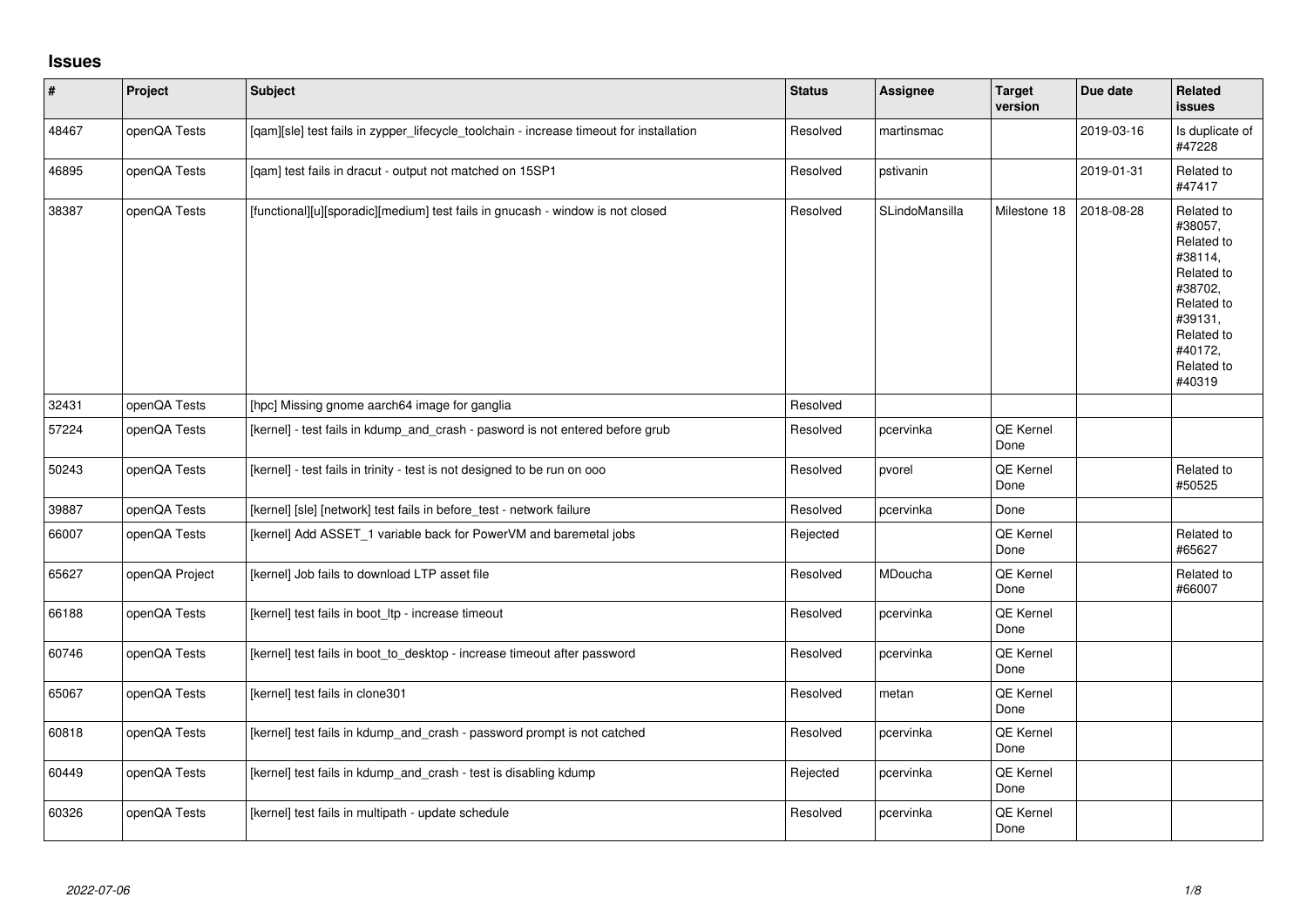| $\vert$ # | Project      | Subject                                                                                                        | <b>Status</b> | Assignee  | <b>Target</b><br>version | Due date | <b>Related</b><br>issues                                                                           |
|-----------|--------------|----------------------------------------------------------------------------------------------------------------|---------------|-----------|--------------------------|----------|----------------------------------------------------------------------------------------------------|
| 56615     | openQA Tests | [kernel] test fails in tuned - error message for perf_bias failure is different on SLE15-SP1                   | Resolved      | pcervinka | QE Kernel<br>Done        |          |                                                                                                    |
| 73207     | openQA Tests | [kernel] Test fails in tuned - incorrect profile                                                               | Rejected      | pcervinka | QE Kernel<br>Done        |          |                                                                                                    |
| 67315     | openQA Tests | [kernel][blktests] test fails in boot_to_desktop - YAML schedule not ready for s390x                           | Rejected      |           | QE Kernel<br>Done        |          |                                                                                                    |
| 60083     | openQA Tests | [kernel][functional] - test fails in boot to desktop - password is not entered                                 | Resolved      | pcervinka | <b>QE Kernel</b><br>Done |          |                                                                                                    |
| 57329     | openQA Tests | [kernel][functional] PowerVM console is not active all the time                                                | Resolved      | pcervinka | QE Kernel<br>Done        |          | Related to<br>#54617,<br>Related to<br>#58220,<br>Related to<br>#14626, Has<br>duplicate<br>#62819 |
| 53165     | openQA Tests | [kernel][installation][lvm] test fails in lvm no separate home - update lvm installation part for<br>sle12-sp5 | Closed        | pcervinka | QE Kernel<br>Done        |          |                                                                                                    |
| 54416     | openQA Tests | [kernel][ltp] Setup GitLab CI for LTP daily builds                                                             | Closed        | pcervinka | QE Kernel<br>Done        |          |                                                                                                    |
| 53294     | openQA Tests | [kernel][ltp] test fails in boot_ltp - incorrect kernel name provided                                          | Closed        | pcervinka | QE Kernel<br>Done        |          | Related to<br>#51743                                                                               |
| 66203     | openQA Tests | [kernel][ltp] test fails in ioctl loop05 - LOOP SET DIRECT IO succeeded unexpectedly                           | Resolved      |           | QE Kernel<br>Done        |          |                                                                                                    |
| 63943     | openQA Tests | [kernel][ltp] test fails in pkey01 - Setup hugepages before test execution                                     | Resolved      | pcervinka | QE Kernel<br>Done        |          | Related to<br>#63610                                                                               |
| 63610     | openQA Tests | [kernel][ltp][spvm] - test fails in pkey01 on spvm                                                             | Resolved      | pcervinka | <b>QE Kernel</b><br>Done |          | Related to<br>#63943                                                                               |
| 64030     | openQA Tests | [kernel][ltp]spvm] test fails in boot_ltp - Not finished boot                                                  | Resolved      | pcervinka | QE Kernel<br>Done        |          |                                                                                                    |
| 73099     | openQA Tests | [kernel][powervm] Test fails in install_klp_product - console is not switched                                  | Resolved      | pcervinka | QE Kernel<br>Done        |          |                                                                                                    |
| 58295     | openQA Tests | [kernel][sporadic] test fails in kdump_and_crash - password is entered too early                               | Rejected      | pcervinka | QE Kernel<br>Done        |          |                                                                                                    |
| 60182     | openQA Tests | [kernel][spvm] test fails in lvm_no_separate_home - update needles                                             | Resolved      | pcervinka | QE Kernel<br>Done        |          |                                                                                                    |
| 59954     | openQA Tests | [kernel][spvm] test fails in qa_test_klp - git should be git-core                                              | Resolved      | pcervinka | <b>QE Kernel</b><br>Done |          |                                                                                                    |
| 59223     | openQA Tests | [kernel][spvm][sporadic] test fails in boot ltp - timeout/slow boot                                            | Rejected      | pcervinka | QE Kernel<br>Done        |          |                                                                                                    |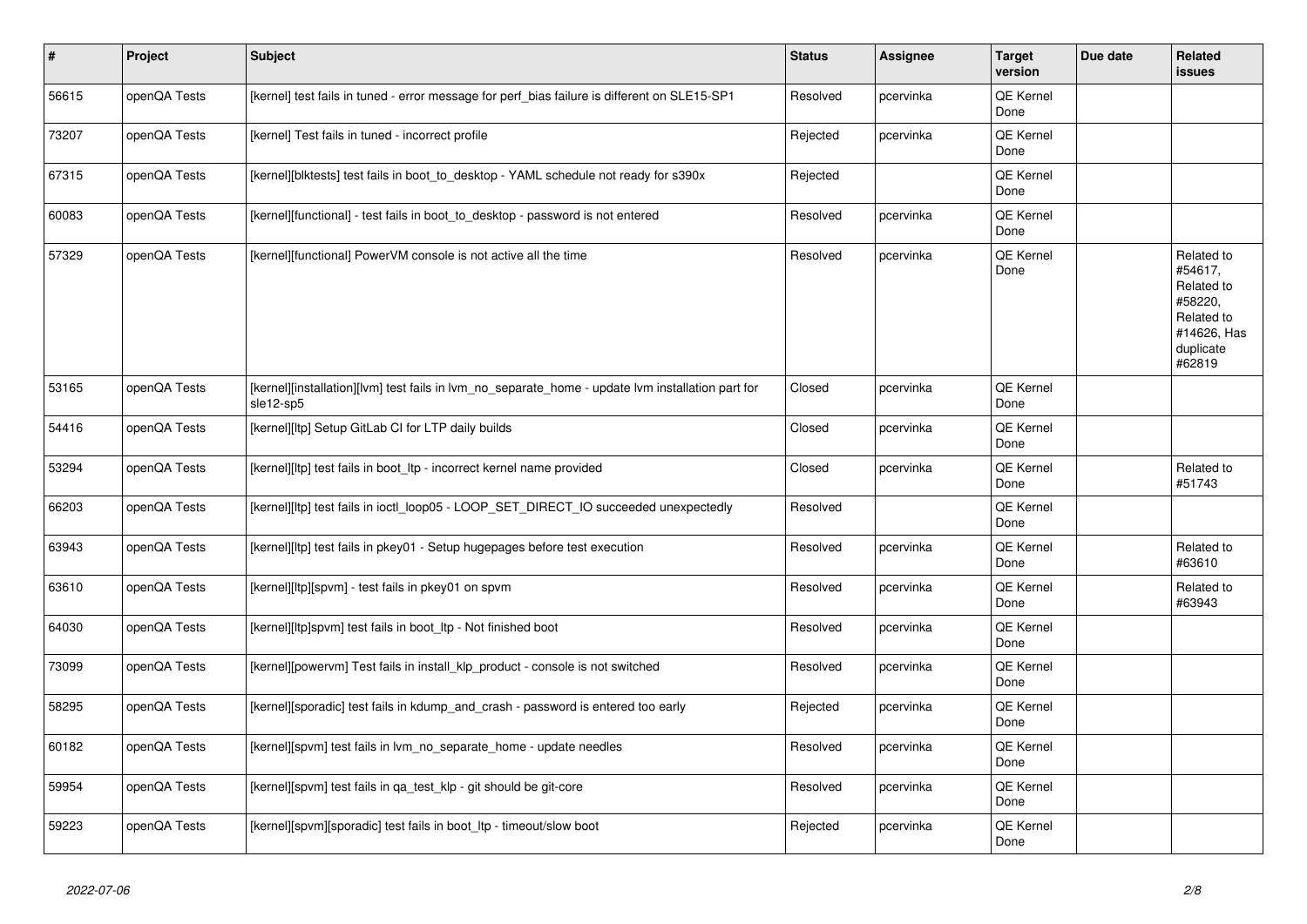| $\sharp$ | Project        | Subject                                                                                                         | <b>Status</b> | Assignee     | <b>Target</b><br>version | Due date | Related<br>issues                                                         |
|----------|----------------|-----------------------------------------------------------------------------------------------------------------|---------------|--------------|--------------------------|----------|---------------------------------------------------------------------------|
| 54275    | openQA Tests   | [kernel]kotd][ltp][s390x] test fails in install ltp - failure after install kotd, console issue                 | Closed        | pcervinka    | QE Kernel<br>Done        |          | Related to<br>#54260                                                      |
| 59226    | openQA Tests   | [kernel]ltp][spvm][sporadic] test fails in boot_ltp - cat /tmp/ver_linux_before.txt timeout                     | Resolved      | pcervinka    | QE Kernel<br>Done        |          | Related to<br>#59190                                                      |
| 40181    | openQA Tests   | [network] test fails in before test - wicked basic test fails on 15SP1                                          | Resolved      | pcervinka    | Done                     |          |                                                                           |
| 76933    | openQA Tests   | [opensuse] Add clojure test to Tumbleweed                                                                       | New           | pcervinka    | QE Kernel<br>Current     |          |                                                                           |
| 32716    | openQA Tests   | [qa]test fails in shutdown                                                                                      | Resolved      | pcervinka    |                          |          |                                                                           |
| 30388    | openQA Project | [gam] opengaworker10:4 - worker fail all tests - gemu instances are left behind                                 | Resolved      | dasantiago   | Done                     |          | Related to<br>#30595,<br>Related to<br>#30700, Has<br>duplicate<br>#31126 |
| 20904    | openQA Tests   | [gam] - test fails in bootloader s390 - ftp is missing install medium                                           | Resolved      | mgriessmeier |                          |          | Related to<br>#21038                                                      |
| 32434    | openQA Tests   | [gam] - test fails in sle2docker - docker test suites don't clean images properly                               | Resolved      | pgeorgiadis  |                          |          |                                                                           |
| 37925    | openQA Tests   | [QAM] [SLE 15] Make SLE-HPC product installation compatible with QAM update flow                                | Resolved      | pcervinka    | Done                     |          |                                                                           |
| 37928    | openQA Tests   | [QAM] [SLE 15] Migrate Itp tests in Updates to new runner                                                       | Resolved      | osukup       |                          |          |                                                                           |
| 38066    | openQA Tests   | [qam] [sle] [functional] test fails in application_starts_on_login - failure after check_screen<br>change       | Resolved      | okurz        |                          |          |                                                                           |
| 38069    | openQA Tests   | [qam] [sle] [functional] test fails in pidgin_IRC - failure after check_screen change                           | Resolved      | okurz        |                          |          |                                                                           |
| 38192    | openQA Tests   | [qam] [sle] test fails in firefox_flashplayer - tracking protection information is present                      | Rejected      | bfilho       |                          |          |                                                                           |
| 38015    | openQA Project | [qam] [sle15] Missing SLE5 iso                                                                                  | Rejected      | pcervinka    | Done                     |          |                                                                           |
| 38003    | openQA Tests   | [qam] [sle15] test fails in scc_registration - no candidate needle with tag(s)<br>'scc-module-%REQUIRED ADDONS% | Rejected      |              |                          |          |                                                                           |
| 38129    | openQA Tests   | [qam] [sle15] test fails in userspace_apparmor - suite qa_test_apparmor not updated for sle15                   | Resolved      |              |                          |          | Related to<br>#43982                                                      |
| 38135    | openQA Tests   | [qam] [sle15] test fails in userspace_bind - qa_test_bind is not updated for SLE15                              | Resolved      | pcervinka    | Done                     |          |                                                                           |
| 38138    | openQA Tests   | [qam] [sle15] test fails in userspace_coreutils - qa_test_coreutils not properly updated for sle15              | Resolved      |              |                          |          |                                                                           |
| 38183    | openQA Tests   | [qam] [sle15] test fails in userspace_net_snmp - Error opening specified endpoint<br>"udp:localhost:"           | Rejected      |              |                          |          |                                                                           |
| 38180    | openQA Tests   | [qam] [sle15] test fails in userspace_systemd - update test suite for sle15                                     | Rejected      | jtzhao       |                          |          |                                                                           |
| 20696    | openQA Tests   | [gam] Make evolution prepare servers compatibile with openSUSE                                                  | Resolved      | pcervinka    |                          |          | Related to<br>#19320                                                      |
| 30219    | openQA Tests   | [qam] openqaworker3:8 - DIE can't open qmp                                                                      | Resolved      |              |                          |          |                                                                           |
| 49283    | qe-yast        | [qam] Regression test yast keyboard                                                                             | Resolved      | simonlm      |                          |          |                                                                           |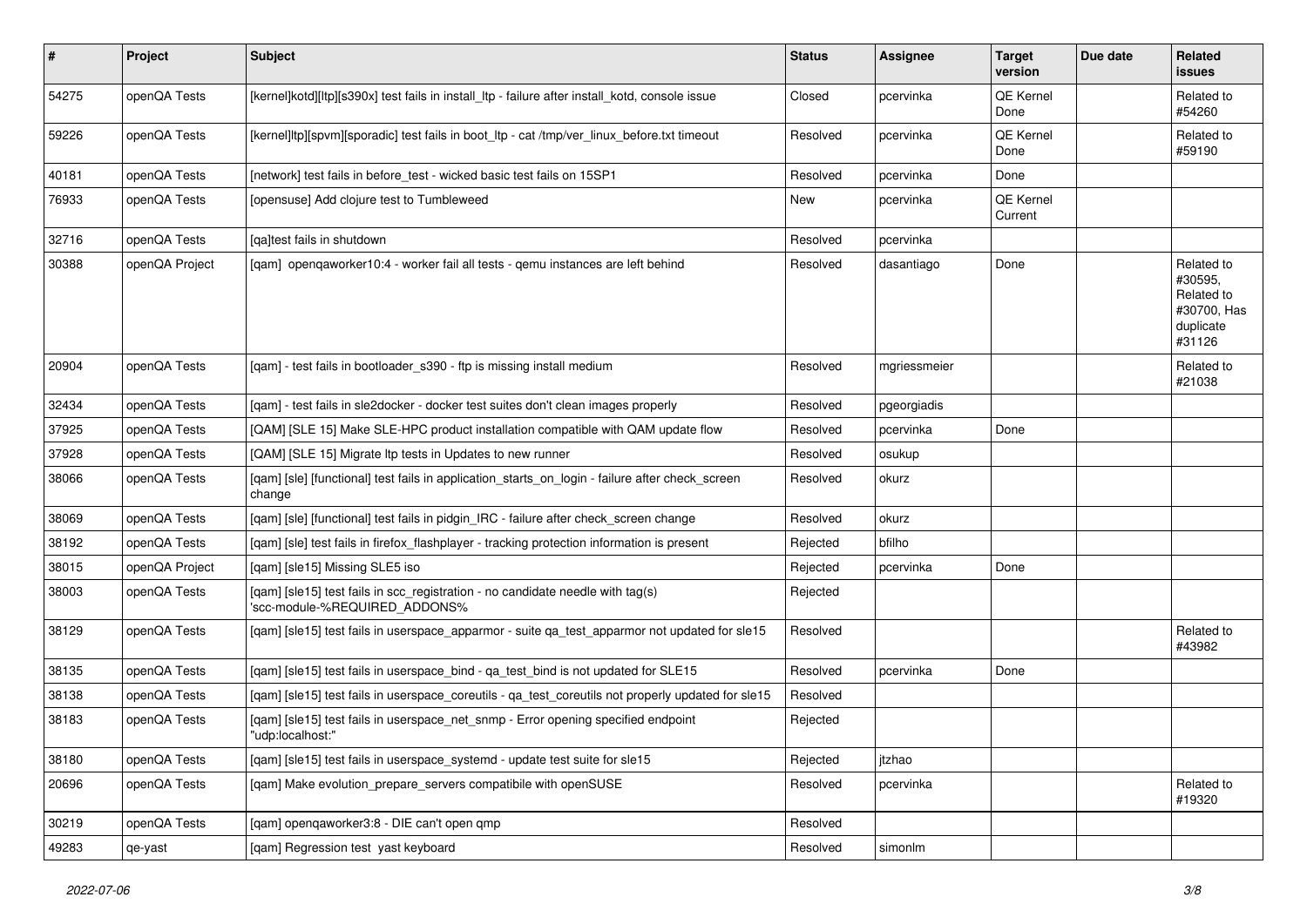| $\vert$ # | Project      | <b>Subject</b>                                                                            | <b>Status</b> | <b>Assignee</b> | <b>Target</b><br>version | Due date | Related<br>issues                                                      |
|-----------|--------------|-------------------------------------------------------------------------------------------|---------------|-----------------|--------------------------|----------|------------------------------------------------------------------------|
| 49253     | qe-yast      | [qam] Regression test for yast add-on command line option                                 | Rejected      | jgwang          |                          |          |                                                                        |
| 41396     | openQA Tests | [qam] Revise updates_packagekit_kde                                                       | Rejected      | pcervinka       |                          |          | Related to<br>#41030,<br>Related to<br>#36138                          |
| 20790     | openQA Tests | [qam] SLE12-SP3 test fails in 1_unknown_-slenkins-tests-openvpn-control                   | Rejected      | pcervinka       |                          |          | Related to<br>#20002                                                   |
| 20760     | openQA Tests | [qam] SLE12-SP3 test fails in add_update_test_repo                                        | Resolved      | dasantiago      |                          |          |                                                                        |
| 20756     | openQA Tests | [qam] SLE12-SP3 test fails in scc_registration                                            | Resolved      |                 |                          |          |                                                                        |
| 20804     | openQA Tests | [qam] SLE12-SP3 test fails in system_role - incorrect content of variable MAINT_TEST_REPO | Resolved      | osukup          |                          |          |                                                                        |
| 20758     | openQA Tests | [gam] SLE12-SP3 test fails in welcome                                                     | Resolved      |                 |                          |          |                                                                        |
| 27506     | openQA Tests | [qam] test fails in 1_shim_suite - missing repository on dist                             | Resolved      | thehejik        |                          |          |                                                                        |
| 19492     | openQA Tests | [qam] test fails in addon_products_sle                                                    | Resolved      |                 |                          |          |                                                                        |
| 20980     | openQA Tests | [qam] test fails in addon_products_sle                                                    | Resolved      | riafarov        |                          |          |                                                                        |
| 46109     | openQA Tests | [qam] test fails in addon_products_via_SCC_yast2                                          | Resolved      | dheidler        |                          |          | Related to<br>#44252                                                   |
| 30127     | openQA Tests | [qam] test fails in application_starts_on_login - dynamic space in needle                 | Resolved      | pcervinka       |                          |          |                                                                        |
| 21038     | openQA Tests | [qam] test fails in bootloader_s390 - missing install image on ftp server                 | Workable      |                 |                          |          | Related to<br>#20904,<br>Blocks #25286                                 |
| 31810     | openQA Tests | [qam] test fails in docker - disable docker tests on sle12-sp1                            | Resolved      | pcervinka       |                          |          |                                                                        |
| 33469     | openQA Tests | [gam] test fails in dstat - clean/update needles for dstat-fileoutput                     | Resolved      | pcervinka       |                          |          | Related to<br>#32719                                                   |
| 33451     | openQA Tests | [qam] test fails in dstat - package not available on SP1                                  | Rejected      | pcervinka       |                          |          |                                                                        |
| 37093     | openQA Tests | [qam] test fails in evolution_mail_imap - remove workaround for bsc#1049387               | Resolved      | pcervinka       |                          |          |                                                                        |
| 21774     | openQA Tests | [qam] test fails in evolution_mail_imap - test hangs on querying authentication types     | Rejected      | pcervinka       |                          |          | Related to<br>#21814,<br>Related to<br>#29357,<br>Related to<br>#29360 |
| 27901     | openQA Tests | [qam] test fails in evolution_smoke - imap aol not responding                             | Resolved      | pcervinka       |                          |          |                                                                        |
| 28297     | openQA Tests | [gam] test fails in firefox developertool - missed click                                  | Resolved      | bfilho          |                          |          | Related to<br>#33781                                                   |
| 28288     | openQA Tests | [gam] test fails in firefox headers - missed keys on input                                | Resolved      | coolo           |                          |          |                                                                        |
| 27618     | openQA Tests | [qam] test fails in firefox_java - remote side changed appearance                         | Resolved      | pcervinka       |                          |          |                                                                        |
| 28291     | openQA Tests | [qam] test fails in firefox_passwd - incorrectly typed password                           | Resolved      | emiura          |                          |          |                                                                        |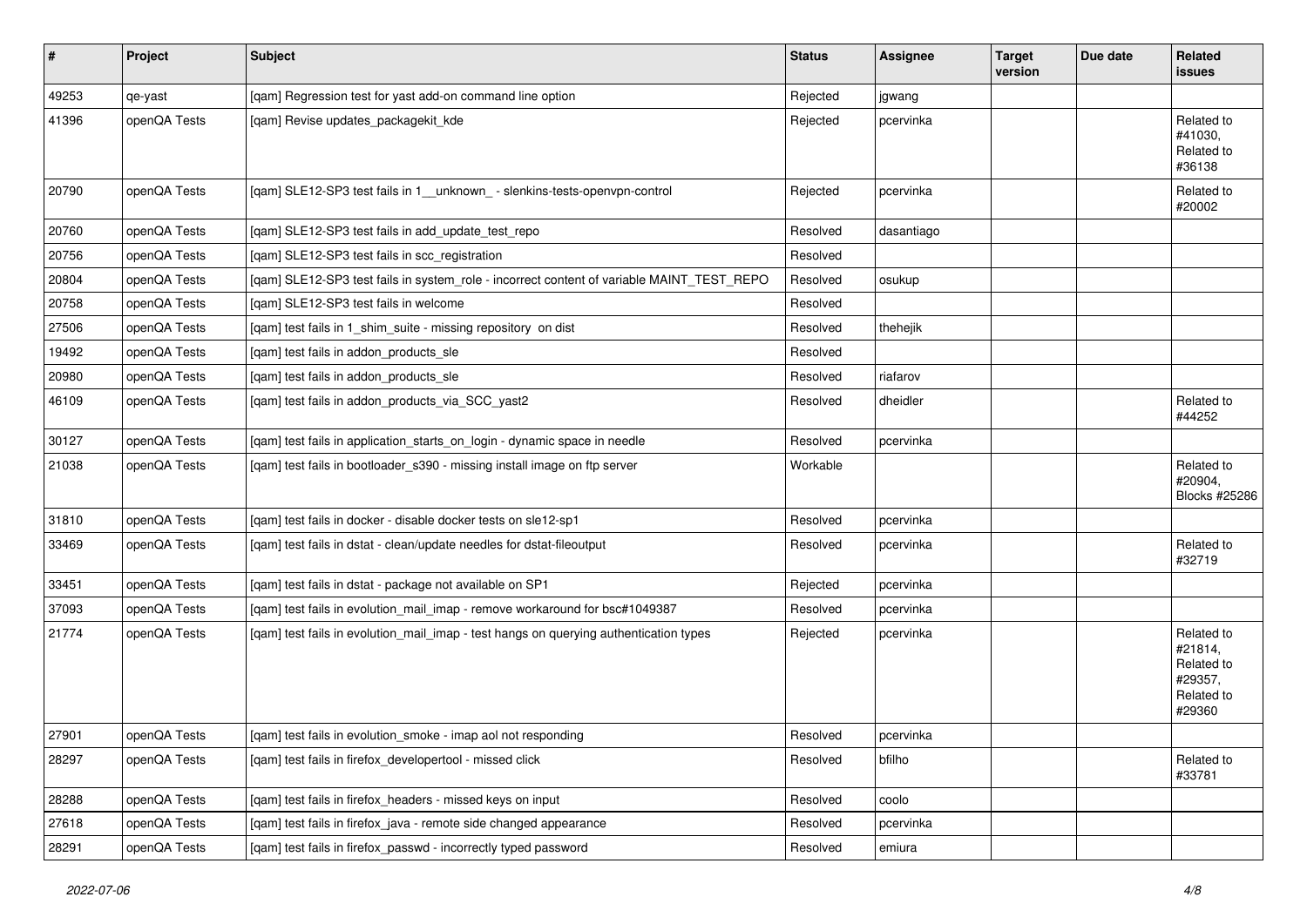| $\vert$ # | Project      | Subject                                                                                     | <b>Status</b> | Assignee    | <b>Target</b><br>version | Due date | Related<br>issues    |
|-----------|--------------|---------------------------------------------------------------------------------------------|---------------|-------------|--------------------------|----------|----------------------|
| 28528     | openQA Tests | [qam] test fails in groupwise - package is missing in ibs                                   | Resolved      | pcervinka   |                          |          |                      |
| 67108     | openQA Tests | [qam] test fails in install - incorrect job configuration XFSTESTS_REPO                     | Resolved      | dzedro      |                          |          |                      |
| 20782     | openQA Tests | [qam] test fails in install_patterns - mariadb test tries to install devel packages         | Resolved      | pcervinka   |                          |          |                      |
| 34693     | openQA Tests | [qam] test fails in install_update - missing INCIDENT_PATCH                                 | Rejected      | osukup      |                          |          |                      |
| 20778     | openQA Tests | [qam] test fails in install_update - missing variable INCIDENT_PATCH                        | Resolved      |             |                          |          |                      |
| 30514     | openQA Tests | [qam] test fails in java - increase timeout for installation                                | Closed        | pcervinka   |                          |          |                      |
| 31180     | openQA Tests | [qam] test fails in kernel_kexec - migration to systemctl broke the test                    | Resolved      | pcervinka   |                          |          |                      |
| 37438     | openQA Tests | [qam] test fails in kernel_ltp_fs - issue in qa_testsuite                                   | Rejected      | pcervinka   |                          |          |                      |
| 38261     | openQA Tests | [qam] test fails in keymap_or_locale - tested text not written in console                   | Rejected      | pcervinka   | Done                     |          |                      |
| 40259     | openQA Tests | [gam] test fails in libreoffice mainmenu components - needle fail at base-install           | Resolved      | yuanren10   |                          |          |                      |
| 31309     | openQA Tests | [qam] test fails in libreoffice_mainmenu_components - needles should be updated             | Resolved      | pcervinka   |                          |          |                      |
| 30033     | openQA Tests | [qam] test fails in libreoffice_mainmenu_components - ttyS0 permission denied               | Resolved      | okurz       |                          |          | Related to<br>#29940 |
| 31867     | openQA Tests | [qam] test fails in partitioning_raid - failures after update to needles                    | Resolved      |             |                          |          | Related to<br>#28955 |
| 39536     | openQA Tests | [qam] test fails in patch_and_reboot - add missing variables for qam test issues            | Resolved      | pcervinka   | Done                     |          |                      |
| 27910     | openQA Tests | [qam] test fails in patch_and_reboot - many download failures                               | Rejected      |             |                          |          |                      |
| 31657     | openQA Tests | [qam] test fails in runc - conflict between docker-runc and runc                            | Resolved      | pgeorgiadis |                          |          |                      |
| 31699     | openQA Tests | [qam] test fails in scc_registration - failing since scc_addons update                      | Resolved      | osukup      |                          |          |                      |
| 27244     | openQA Tests | [qam] test fails in select_patterns_and_packages - ha pattern is unselected                 | Resolved      | pcervinka   |                          |          |                      |
| 27205     | openQA Tests | [qam] test fails in setup - failing needles in iscsi support server                         | Resolved      | pcervinka   |                          |          |                      |
| 49628     | openQA Tests | [qam] test fails in setup_online_repos - missing configure online repositories              | Rejected      | pcervinka   |                          |          | Related to<br>#39449 |
| 21052     | openQA Tests | [qam] test fails in shotwell_export - failure on first launch                               | Resolved      | vsvecova    |                          |          |                      |
| 25926     | openQA Tests | [qam] test fails in sle2docker                                                              | Resolved      | pcervinka   |                          |          |                      |
| 26830     | openQA Tests | [qam] test fails in sle2docker - sles docker image has new name                             | Rejected      | pcervinka   |                          |          |                      |
| 44696     | openQA Tests | [gam] test fails in sshd - user password is weak                                            | Resolved      | pdostal     |                          |          |                      |
| 48362     | openQA Tests | [gam] test fails in supportutils - remove pam check                                         | Resolved      | hurhaj      |                          |          |                      |
| 21048     | openQA Tests | [qam] test fails in tracker_search_in_nautilus - keyboard press is not reaching target      | Resolved      | pcervinka   |                          |          | Related to<br>#5830  |
| 21046     | openQA Tests | [gam] test fails in tracker_search_in_nautilus - keyboard press is not reaching target      | Rejected      |             |                          |          |                      |
| 48530     | openQA Tests | [qam] Test fails in update_install for networkmager update on ppc64le and s390              | Rejected      | pcervinka   |                          |          |                      |
| 41030     | openQA Tests | [qam] test fails in updates_packagekit_kde - zypper update requires additional install step | Resolved      | pcervinka   |                          |          | Related to<br>#41396 |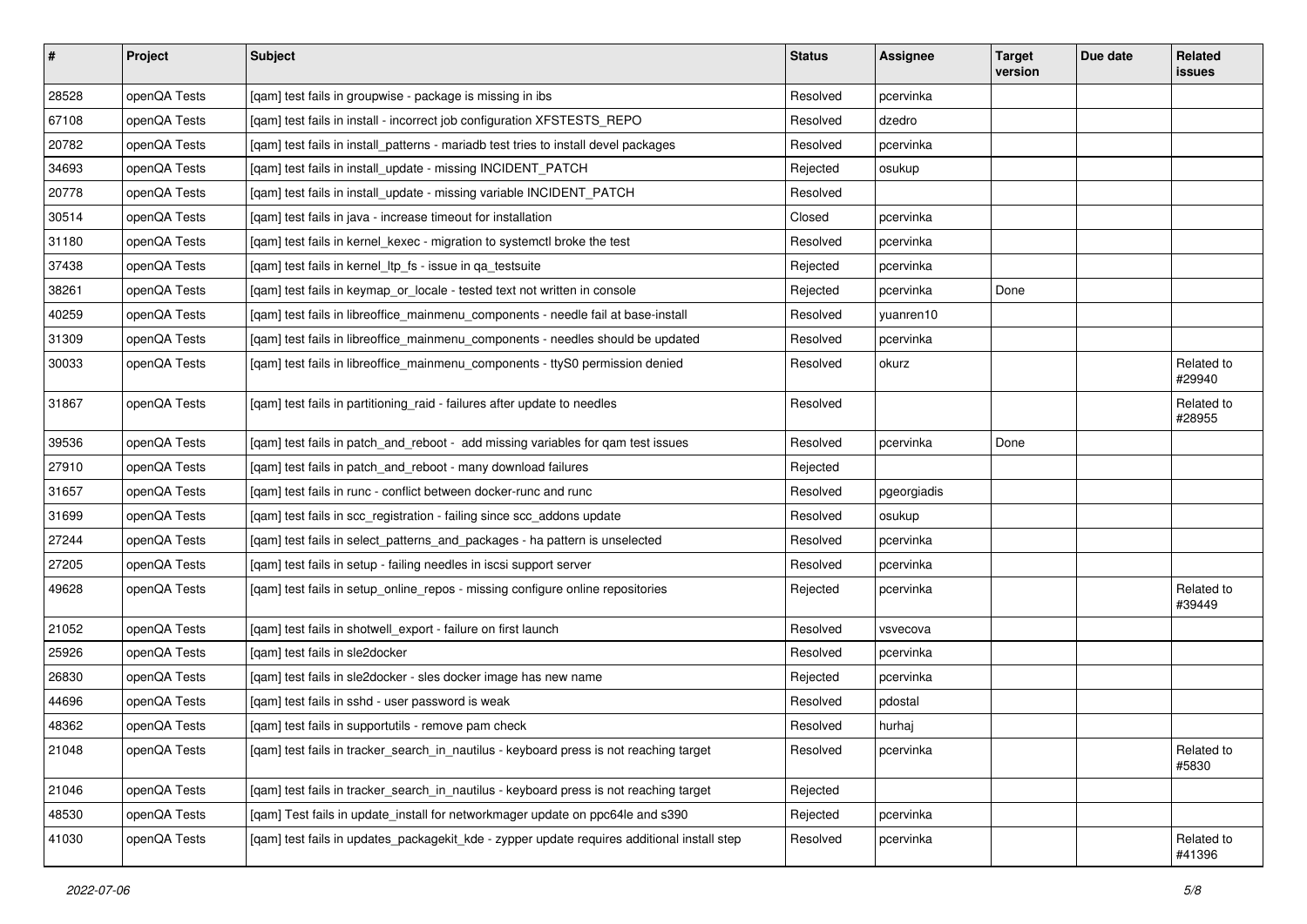| $\vert$ # | Project      | <b>Subject</b>                                                                                           | <b>Status</b> | <b>Assignee</b> | <b>Target</b><br>version | Due date | Related<br>issues       |
|-----------|--------------|----------------------------------------------------------------------------------------------------------|---------------|-----------------|--------------------------|----------|-------------------------|
| 31315     | openQA Tests | [qam] test fails in wireshark - rm command is not fully typed after alt-f4                               | Resolved      | pcervinka       |                          |          |                         |
| 21790     | openQA Tests | [gam] test fails in wireshark - test don't match capturing needle                                        | Closed        |                 |                          |          |                         |
| 30814     | openQA Tests | [qam] test fails in yast2_ntpclient - log window is not closed                                           | Resolved      | pcervinka       |                          |          |                         |
| 49673     | openQA Tests | [qam] test fails in zypper_docker - increase timeout for zypper docker operation                         | Resolved      |                 |                          |          |                         |
| 34288     | openQA Tests | [qam] test fails in zypper_info - zypper_info shouldn't be started                                       | Resolved      | riafarov        |                          |          | Related to<br>#32038    |
| 20716     | openQA Tests | [gam] test fails in zypper info triggered on incidents -> needs adaption of pattern match                | Resolved      | pcervinka       |                          |          |                         |
| 30039     | openQA Tests | [qam] test fails in zypper_lr_validate - use version_utils instead of utils                              | Resolved      | pcervinka       |                          |          |                         |
| 28015     | openQA Tests | [qam] test fails setup - aplay.pm syntax error                                                           | Resolved      | riafarov        |                          |          |                         |
| 20720     | openQA Tests | [qam][aarch64] test fails in install_patterns -> skips over grub2 menue                                  | Rejected      |                 |                          |          | Related to<br>#20174    |
| 50387     | openQA Tests | [qam][blue] - test fails in updates_packagekit_kde                                                       | Resolved      | pcervinka       |                          |          |                         |
| 50459     | openQA Tests | [qam][blue][leap] test fails in updates_packagekit_gpk - fail after update                               | Resolved      | pcervinka       |                          |          |                         |
| 50309     | openQA Tests | [qam][blue][leap][opensuse] Update online_repos behavior to activate online repositories                 | Resolved      | pcervinka       |                          |          | Blocks #39449           |
| 50045     | openQA Tests | [qam][blue][sle] - Fix type_password to accept parameters and pass them to the inner call<br>type_string | Resolved      | pcervinka       |                          |          | Related to<br>#49655    |
| 27994     | openQA Tests | [qam][expedite][sprint 201711.2] test fails in test setup in bmwqemu.pm                                  | Resolved      | szarate         |                          |          |                         |
| 40418     | openQA Tests | [qam][functional][sle] test fails in select_patterns_and_packages                                        | Resolved      | riafarov        |                          |          | Related to<br>#38870    |
| 46487     | openQA Tests | [qam][functional][y] test fails in select_patterns_and_packages                                          | Resolved      | riafarov        | Milestone 24             |          |                         |
| 48524     | openQA Tests | [qam][ha] Test fails during iscsi client setup - host: command not found                                 | Resolved      | pcervinka       |                          |          | Has duplicate<br>#48302 |
| 33643     | openQA Tests | [gam][ha] test fails in ha cluster init - scp failure                                                    | Resolved      | pcervinka       |                          |          |                         |
| 48308     | openQA Tests | [qam][kernel] test fails in kernel_multipath - missing python2 module                                    | Rejected      | pcervinka       |                          |          |                         |
| 49217     | openQA Tests | [qam][kernel][aarch64][sle] kdump is not scheduled for aarch64                                           | Resolved      | pcervinka       |                          |          |                         |
| 49121     | openQA Tests | [qam][kernel][multipath][aarch64] Qemu fails setup multipath on qemu_aarch64                             | Resolved      | pcervinka       |                          |          |                         |
| 49265     | qe-yast      | [qam][maint][yast2-storage][yast2-storage-ng] Regression test yast disk                                  | Resolved      | mgrifalconi     |                          |          |                         |
| 49262     | qe-yast      | [qam][newt][yast2-dns-server] Regression test yast dns-server                                            | Resolved      | tonyyuan        |                          |          |                         |
| 49271     | qe-yast      | [qam][newt][yast2-ftp-server] Regression test yast ftp-server                                            | Resolved      | shukui          |                          |          |                         |
| 49277     | qe-yast      | [qam][newt][yast2-http-server] Regression test yast http-server                                          | Resolved      | shukui          |                          |          |                         |
| 49286     | qe-yast      | [qam][newt][yast2-lang] Regression test yast language                                                    | Resolved      | mgrifalconi     |                          |          |                         |
| 49250     | qe-yast      | [qam][newt][yast2-network] Regression test for yast lan command line option                              | Resolved      | vpelcak         |                          |          |                         |
| 49295     | qe-yast      | [qam][newt][yast2-nfs-client] Regression test yast nfs                                                   | Resolved      | jgwang          |                          |          |                         |
| 49298     | qe-yast      | [qam][newt][yast2-nfs-server] Regression test yast nfs-server                                            | Resolved      | simonlm         |                          |          |                         |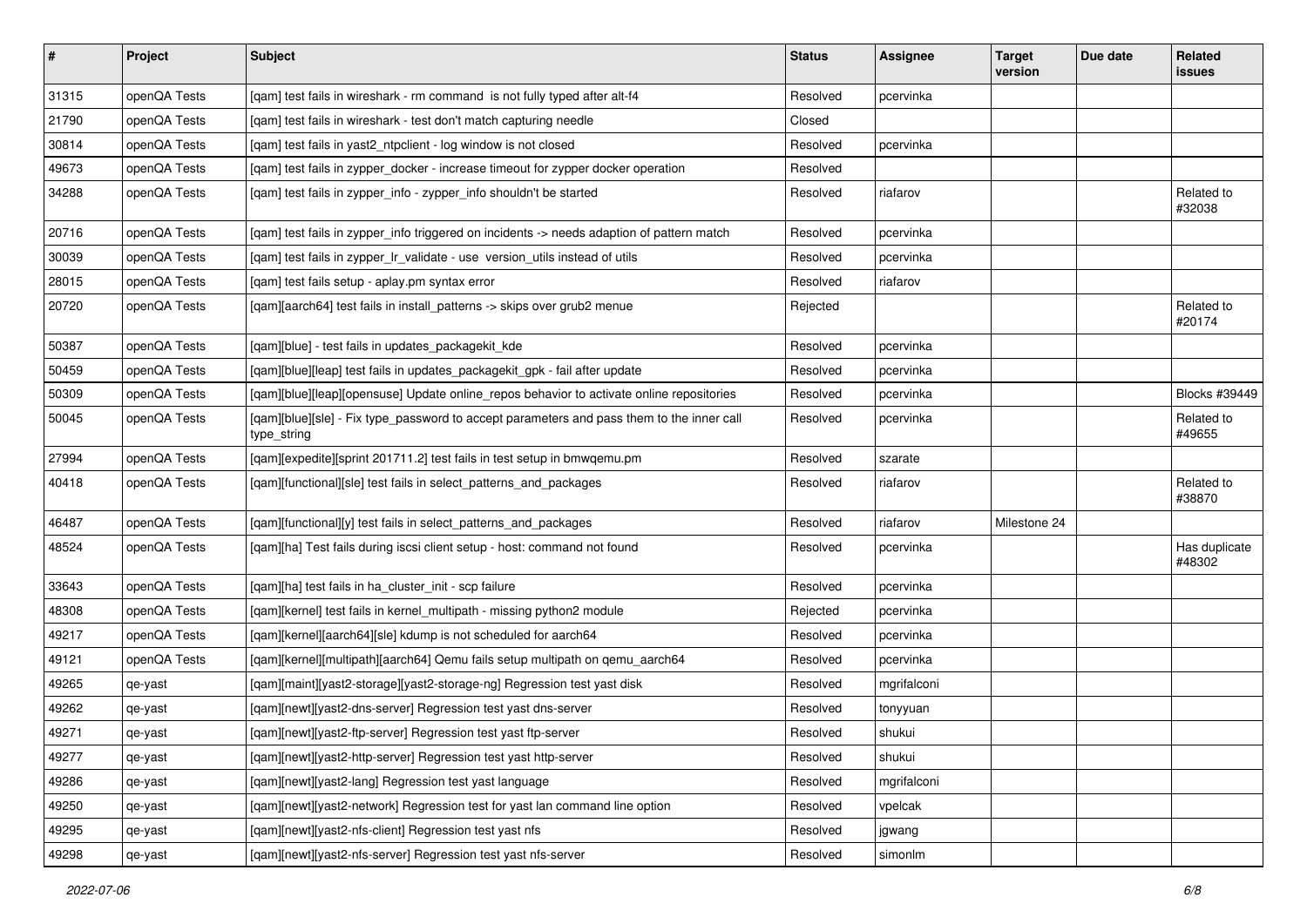| $\sharp$ | Project        | <b>Subject</b>                                                                                            | <b>Status</b> | <b>Assignee</b> | <b>Target</b><br>version | Due date | <b>Related</b><br>issues                            |
|----------|----------------|-----------------------------------------------------------------------------------------------------------|---------------|-----------------|--------------------------|----------|-----------------------------------------------------|
| 49313    | qe-yast        | [qam][newt][yast2-rdp] Regression test yast rdp                                                           | Resolved      | jgwang          |                          |          |                                                     |
| 40547    | openQA Tests   | [gam][opensuse] test fails in updates packagekit kde - job timeout                                        | Resolved      | pcervinka       | Done                     |          |                                                     |
| 49646    | openQA Tests   | [gam][s390] test fails in installation - system will not boot and login screen is not reached             | Rejected      |                 |                          |          |                                                     |
| 34258    | openQA Tests   | [qam][sle] test fails in updates_packagekit_gpk                                                           | Resolved      |                 |                          |          |                                                     |
| 19486    | openQA Tests   | [qam][sle][functional][s390] test fails in install_update -> consoletest_setup types password to<br>early | Resolved      | okurz           |                          |          | Has duplicate<br>#19530, Has<br>duplicate<br>#19584 |
| 48155    | openQA Project | [qam][tools][kernel] Duplicate bootindex with multiple paths                                              | Resolved      | pcervinka       |                          |          |                                                     |
| 49418    | openQA Tests   | [qe-asg][qem] test fails in cluster_md                                                                    | Resolved      | jadamek         |                          |          |                                                     |
| 32698    | openQA Tests   | [ge-core] Clean /etc/machine-id after image creation                                                      | New           |                 |                          |          |                                                     |
| 89966    | openQA Tests   | [qe-core] Test kernel multipath tries to install fixed version of mdadm                                   | Resolved      | geor            | QE-Core:<br>Ready        |          |                                                     |
| 98541    | openQA Tests   | [ge-core][kernel] Steps in case of s390 failures                                                          | New           |                 |                          |          | Related to<br>#97532,<br>Related to<br>#105049      |
| 51365    | openQA Tests   | [research] Named pipe /dev/sshserial missing lines on first use                                           | Resolved      | pcervinka       | QE Kernel<br>Done        |          |                                                     |
| 34255    | openQA Tests   | [sle] test fails in kdump and crash - fail related to ruby2.1-rubygem-nokogiri                            | Resolved      | mgriessmeier    |                          |          | Related to<br>#34777                                |
| 32896    | openQA Tests   | [sle] test fails in pdsh slave                                                                            | Rejected      | pcervinka       |                          |          |                                                     |
| 37979    | openQA Tests   | [SLE] test fails in updates packagekit gpk - gpk-update-viewer doesn't start                              | Resolved      | riafarov        |                          |          | Related to<br>#31954                                |
| 43244    | openQA Tests   | [sle][functional][u] test fails in ntp_client - new test fails on sle15                                   | Rejected      | dheidler        | Milestone 20             |          | Related to<br>#43052                                |
| 52409    | openQA Tests   | [sle][kernel][textmode][ppc] test fails in system_role - installation fail during system_role selection   | Resolved      | pcervinka       | <b>QE Kernel</b><br>Done |          |                                                     |
| 38000    | openQA Tests   | [sle15] [qam] test fails in bootloader_s390 - Could not retrieve required variable REPO_0                 | Rejected      |                 | Done                     |          |                                                     |
| 58871    | openQA Tests   | [spvm][kernel][functional] Shutdown check not implemented for spvm backend                                | Resolved      | pcervinka       | QE Kernel<br>Done        |          |                                                     |
| 59843    | openQA Tests   | [spvm][kernel][openqa] test fails in coredump_collect - multiple select_console fails                     | Resolved      | pcervinka       | QE Kernel<br>Done        |          | Related to<br>#60497                                |
| 55166    | openQA Tests   | [spvm][ppc][serial] test fails in kdump and crash - no response from serial                               | Closed        | pcervinka       | QE Kernel<br>Done        |          |                                                     |
| 104613   | openQA Tests   | Enable Itp known issues on o3                                                                             | Resolved      | pvorel          | QE Kernel<br>Done        |          |                                                     |